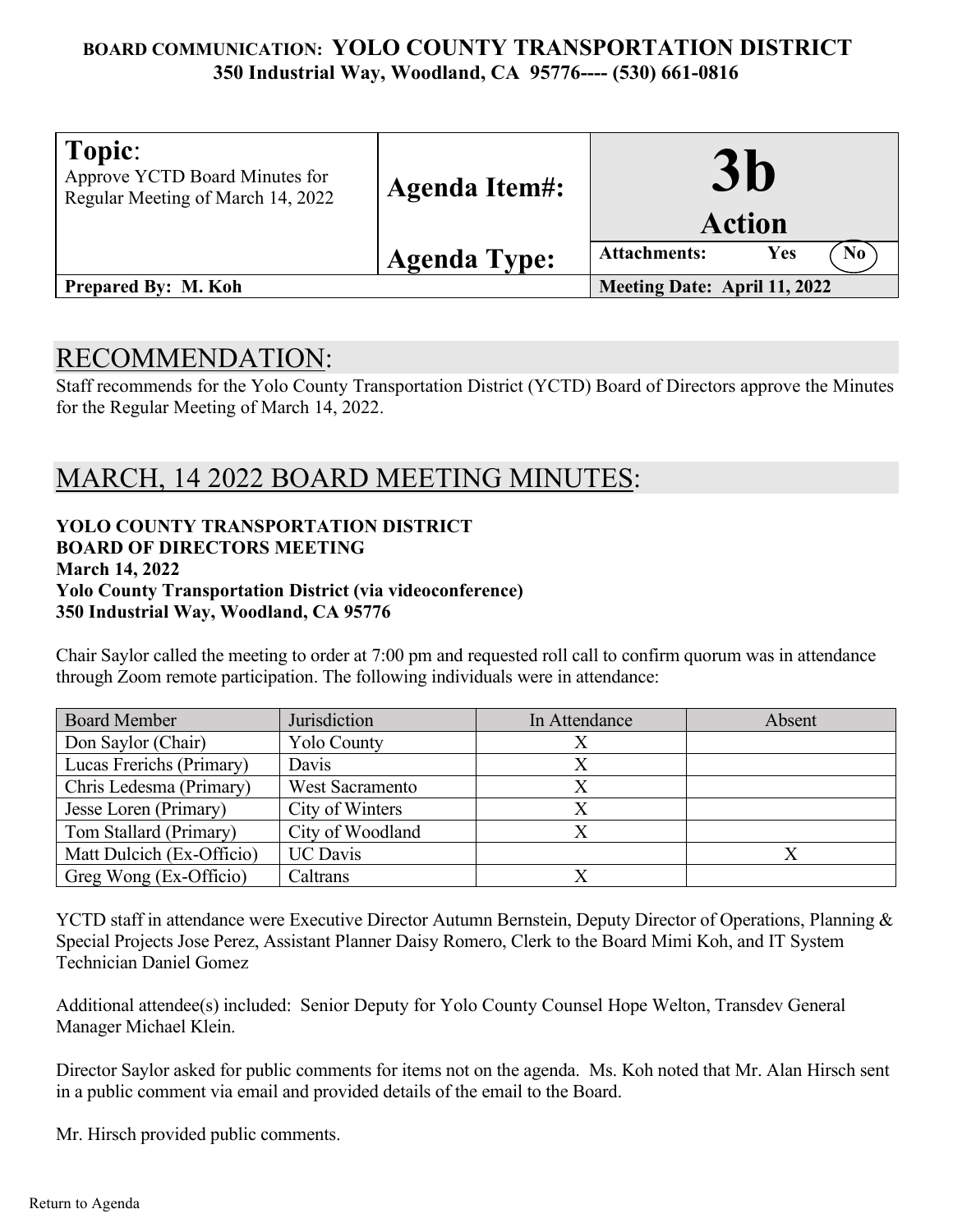#### **Agenda Items 3a, 3b, 3c, 3d, 3e, 3f — Consent Calendar**

Director Ledesma made the motion, seconded by Director Loren, to approve the following items on the Consent Calendar:

3a. Approve Agenda for March 14, 2022 meeting

3b. Approve YCTD Board Minutes for Regular Meeting of February 14, 2022

3c. Renew Authorization for Remote Meetings

3d. Adopt Updated Procurement Manual

3e. Adopt Resolution R 2022-02 Authorizing Filing of Grant Applications and Executing Grant Agreements and Supplemental Documents for Various Grant Programs

3f. Authorize Staff Listed on the Special Districts and Other Agencies Authorization Form – FY 2021- 2022 to Perform Tasks on Behalf of the Governing Board

Roll Call for Agenda Items 3a, 3b, 3c, 3d, 3e, 3f — Consent Calendar

| <b>AYES</b>     | <b>NOES</b> | <b>ABSENT</b> | <b>ABSTAIN</b> | <b>STATUS OF MOTION</b> |
|-----------------|-------------|---------------|----------------|-------------------------|
| Saylor          |             |               |                | Passed Unanimously      |
| Frerichs        |             |               |                |                         |
| Ledesma         |             |               |                |                         |
| Loren           |             |               |                |                         |
| <b>Stallard</b> |             |               |                |                         |

### **Agenda Item 4 — Administrative Reports**

*Item 4 is a non-action item and for informational purposes only.* 

Ms. Bernstein, Board Members, Michael Klein and Ms. Koh presented on items listed on the Administrative Reports section of the regular calendar. They were:

- Board Members' Report
	- o Director Stallard provided comments regarding his meeting with Mollie D'Agostino, member of the YCTD Citizens Advisory Committee.
	- o Director Loren asked for updates regarding the Woodland microtransit system.
- Ad Hoc Committee on 80 Managed Lanes Report

Ms. Bernstein stated that discussions from the last meeting included the following topics:

- o Committee met once since the previous Board meeting, and one additional meeting with Caltrans District 3 and SACOG staff
- o Discussions continue about revising the project description and list of alternatives
- o Discussions have primarily focused on discussion of tolling
- o Interstate 80 and Interstate 50 connector in West Sacramento is also a topic of discussion
- o Establishing and MOU between YCTD and Caltrans to clarify roles and responsibilities
- Transdev's Report
	- o Mr. Klein provided hiring and training updates
- **Executive Director's Report**

Ms. Bernstein provided comments to include:

- o New format for Executive Directors report to be sent bi-weekly via email
- o Internal conversations regarding implementation of new personnel policies
- o Discussions from the last CAC meeting
- Long-range Calendar
	- o Ms. Koh presented the long range calendar which was included in the Board packet, a living document projecting future agenda items and topics for the remainder of the 2022 calendar year Board meetings

Ms. Alan Hirsch provided public comments.